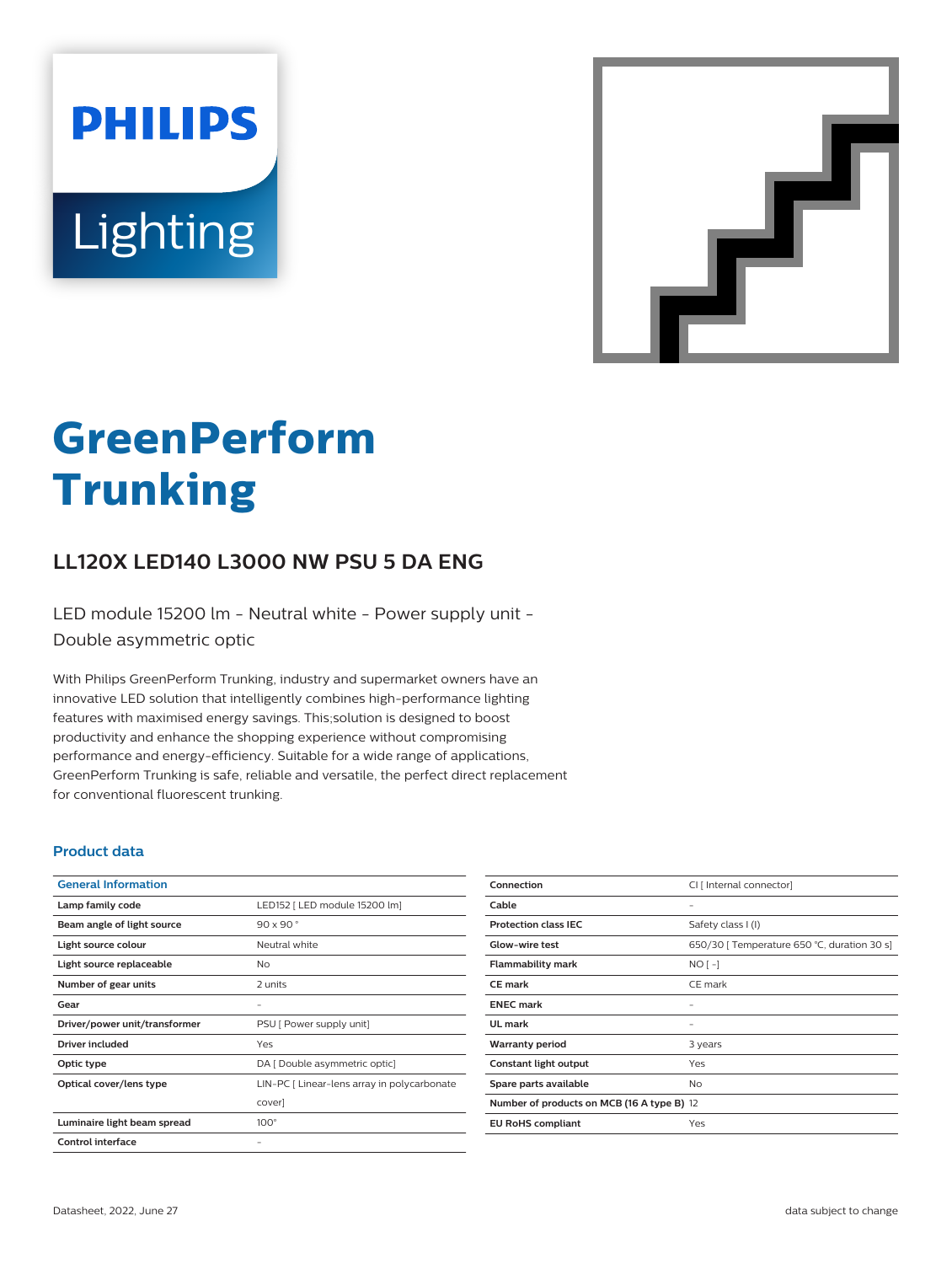## **GreenPerform Trunking**

| Light source engine type        | LED               |
|---------------------------------|-------------------|
|                                 |                   |
| <b>Operating and Electrical</b> |                   |
| <b>Input Voltage</b>            | 220 to 240 V      |
| Input frequency                 | 50 to 60 Hz       |
| Initial CLO power consumption   | 140 W             |
| Average CLO power consumption   | 140 W             |
| Inrush current                  | 38 A              |
| Inrush time                     | $0.275$ ms        |
| Power factor (min.)             | 0.9               |
| Power factor (nom.)             | 0.9               |
|                                 |                   |
| <b>Controls and Dimming</b>     |                   |
| Dimmable                        | No                |
|                                 |                   |
| <b>Mechanical and Housing</b>   |                   |
| <b>Housing material</b>         | Aluminum extruded |
| <b>Reflector material</b>       |                   |
| Optic material                  | Polycarbonate     |
| Optical cover/lens material     | Polycarbonate     |
| Gear tray material              | Steel             |
| <b>Fixation material</b>        | Stainless steel   |
| Optical cover/lens finish       | Clear             |

| <b>Initial Performance (IEC Compliant)</b>   |                                     |  |
|----------------------------------------------|-------------------------------------|--|
| Initial luminous flux (system flux)          | 15200 lm                            |  |
| Luminous flux tolerance                      | $+/-7.5%$                           |  |
| Initial LED luminaire efficacy               | 108.57 lm/W                         |  |
| Init. Corr. Colour Temperature               | 4000 K                              |  |
| Init. Colour rendering index                 | 80                                  |  |
| Initial chromaticity                         | (0.38, 0.38) SDCM <5                |  |
| Initial input power                          | 140 W                               |  |
| Power consumption tolerance                  | $+/-10%$                            |  |
|                                              |                                     |  |
| <b>Over Time Performance (IEC Compliant)</b> |                                     |  |
| Median useful life L70B50                    | 50000h                              |  |
| Median useful life L80B50                    | 40000h                              |  |
| Median useful life L90B50                    | 20000 h                             |  |
|                                              |                                     |  |
| <b>Application Conditions</b>                |                                     |  |
| Ambient temperature range                    | $-20$ to $+35$ °C                   |  |
| Suitable for random switching                | No                                  |  |
|                                              |                                     |  |
| <b>Product Data</b>                          |                                     |  |
| Full product code                            | 911401584721                        |  |
| Order product name                           | LL120X LED140 L3000 NW PSU 5 DA ENG |  |
| Order code                                   | 01584721                            |  |
| SAP numerator - quantity per pack            | 1                                   |  |
| Numerator - packs per outer box              | 4                                   |  |
| <b>SAP</b> material                          | 911401584721                        |  |
| SAP net weight (piece)                       | 6.799 kg                            |  |



#### **Approval and Application Ingress protection code** IP20 [ Finger-protected]

**Mech. impact protection code** IK02 [ 0.2 J standard]

**Overall length** 3000 mm **Overall width** 79 mm **Overall height** 83 mm **Colour** White

### **Dimensional drawing**